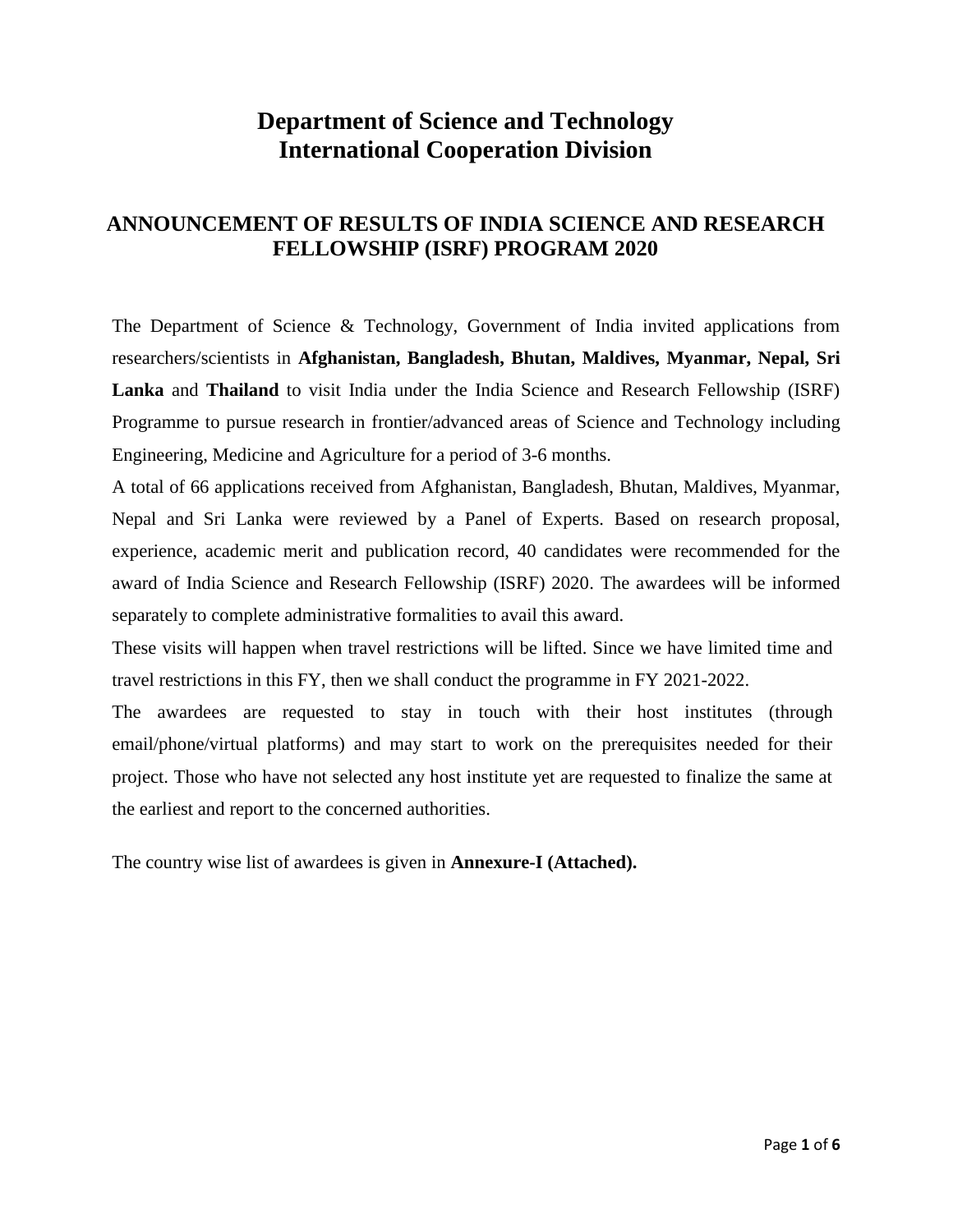**Annexure-I**

## **LIST OF ISRF AWARDEES 2020**

| S. No. | <b>NAME AND INSTITUTION</b>                                                                                                                                     |
|--------|-----------------------------------------------------------------------------------------------------------------------------------------------------------------|
|        | <b>AFGHANISTAN</b>                                                                                                                                              |
| 1.     | MR. HABIB ULLAH HAMAYOUN<br>ASSISTANT PROFESSOR AND HEAD<br>DEPT OF HORTICULTURE<br><b>GHAZNI UNIVERSITY</b><br><b>AFGHANISTAN</b>                              |
| 2.     | <b>MR. MATIULLAH AKBARI</b><br><b>ASSISTANT PROFESSOR</b><br>DEPT. OF HORTICULTURAL SCIENCES<br>PAKTIA UNIVERSITY, AFGHANISTAN                                  |
| 3.     | DR. SYED WALI JALALZAI<br>ASSOCIATE PROFESSOR AND CHANCELLOR<br>DEPARTMENT OF AGRONOMY<br>PAKTIA UNIVERSITY<br><b>AFGHANISTAN</b>                               |
| 4.     | <b>MR. ZAINULLAH HAZIM</b><br><b>LECTURER</b><br>DEPT. OF HORTICULTURE<br><b>BAMYAN UNIVERSITY</b><br><b>AFGHANISTAN</b>                                        |
| 5.     | MR. SAYED ZIAUDDIN HASHAMI<br><b>ASSISTANT PROFESSOR</b><br>DEPT. OF SOIL SCIENCE<br>BAMYAN UNIVERSITY, AFGHANISTAN                                             |
| 6.     | MR. ABDUL GHANI KARIMI<br>HEAD, DEPARTMENT OF PHARMACOGNOSY<br>FACULTY OF PHARMACY<br>KABUL UNIVERSITY, AFGHANISTAN                                             |
| 7.     | MR. MOHAMMAD NAEEM SARWARY<br><b>TEACHING ASSISTANT</b><br>FACULTY OF GEOLOGY AND MINE<br>TECHNICAL AND ENGINEERING UNIVERSITY OF GHAZNI,<br><b>AFGHANISTAN</b> |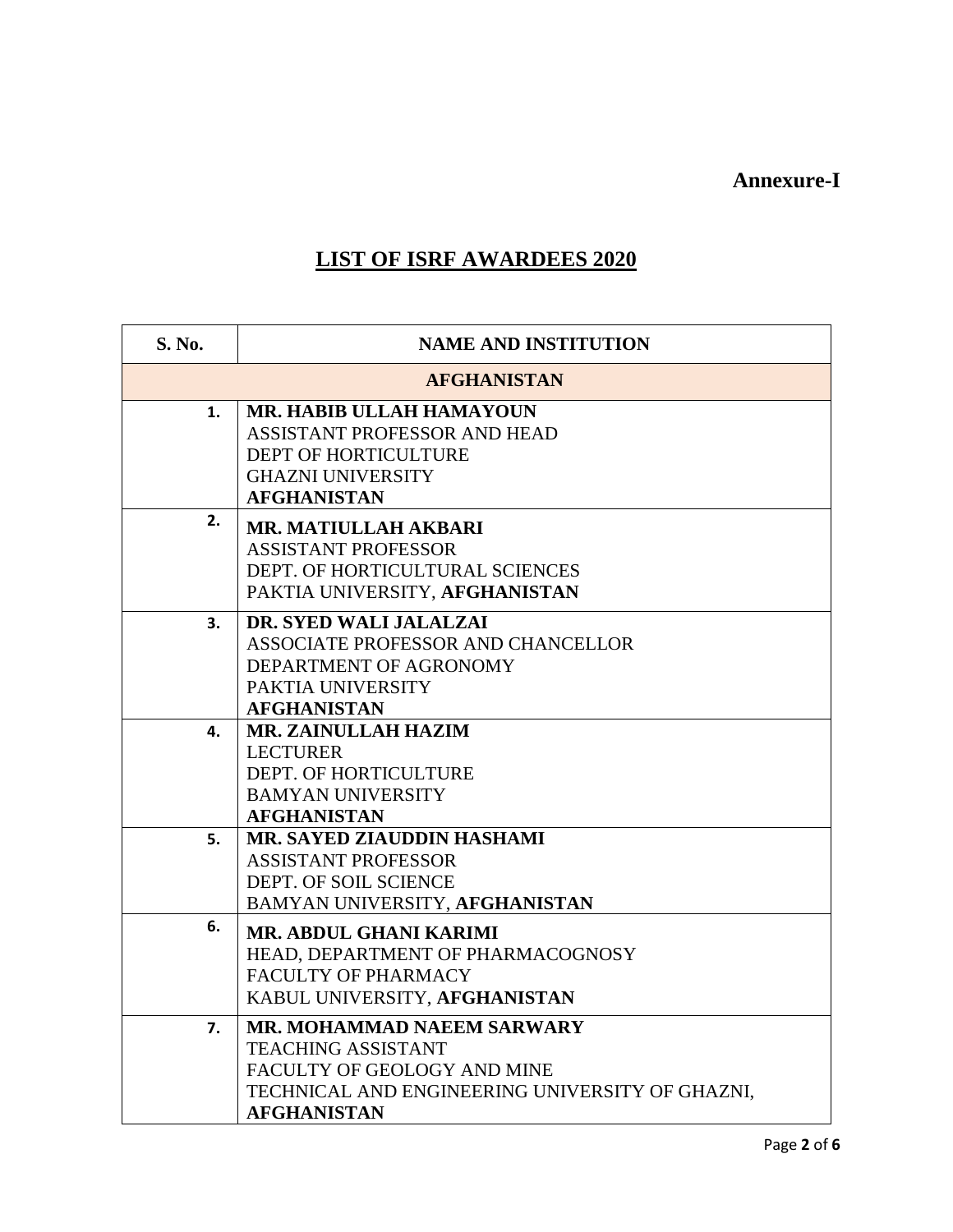| 8.  | MR. MOHAMMAD JAWAD FAZELI                         |
|-----|---------------------------------------------------|
|     | <b>LECTURER &amp; HOD</b>                         |
|     | DEPARTMENT OF ANIMAL SCIENCE                      |
|     | <b>BAMYAN UNIVERSITY</b>                          |
|     | <b>BAMYAN, AFGHANISTAN</b>                        |
| 9.  | MR. INZER GUL AFGHAN                              |
|     | <b>ASSISTANT PROFESSOR</b>                        |
|     | DEPT OF CHEMISTRY                                 |
|     | <b>FACULTY OF SCIENCE</b>                         |
|     | PAKTIA UNIVERSITY, AFGHANISTAN                    |
| 10. | DR. SAYED SAMIM RAHPAYA                           |
|     | <b>ASSISTANT PROFESSOR</b>                        |
|     | FACULTY OF VETERINARY SCIENCE                     |
|     | <b>KABUL UNIVERSITY</b>                           |
|     | <b>AFGHANISTAN</b>                                |
| 11. | DR. SAYED IBRAHIM FARKHARY                        |
|     | <b>ASSISTANT PROFESSOR</b>                        |
|     | DEPT. OF ANIMAL PRODUCTION                        |
|     | FACULTY OF VETERINARY SCIENCE                     |
|     | KABUL UNIVERSITY, AFGHANISTAN                     |
| 12. | <b>MR. ABDUL BARIO</b>                            |
|     | <b>LECTURER AND HOD</b>                           |
|     | DEPT. OF MATHEMATICS                              |
|     | UNIVERSITY OF LAGHMAN                             |
|     | LAGHMAN, AFGHANISTAN                              |
|     | <b>BANGLADESH</b>                                 |
| 13. | MR. MD. MOHIBUL HASAN                             |
|     | PH.D STUDENT                                      |
|     | <b>BANGLADESH AGRICULTURE UNIVERSITY</b>          |
|     | MYMENSINGH, BANGLADESH                            |
| 14. | DR. SUMON GANGULI                                 |
|     | <b>ASSOCIATE PROFESSOR</b>                        |
|     | DEPARTMENT OF APPLIED CHEMISTRY AND CHEMICAL      |
|     | <b>ENGINEERING</b>                                |
|     | UNIVERSITY OF CHITTAGONG, BANGLADESH              |
| 15. | <b>MR. MD SELIM REZA</b>                          |
|     | <b>DEPUTY DIRECTOR</b>                            |
|     | <b>GEOLOGICAL SURVEY OF BANGLADESH</b>            |
|     | DHAKA, BANGLADESH                                 |
| 16. | DR. M.M. TOWHIDUL ISLAM                           |
|     | <b>ASSISTANT PROFESSOR</b>                        |
|     | DEPARTMENT OF BIOCHEMISTRY AND MOLECULAR BIOLOGY, |
|     | UNIVERSITY OF DHAKA, BANGLADESH                   |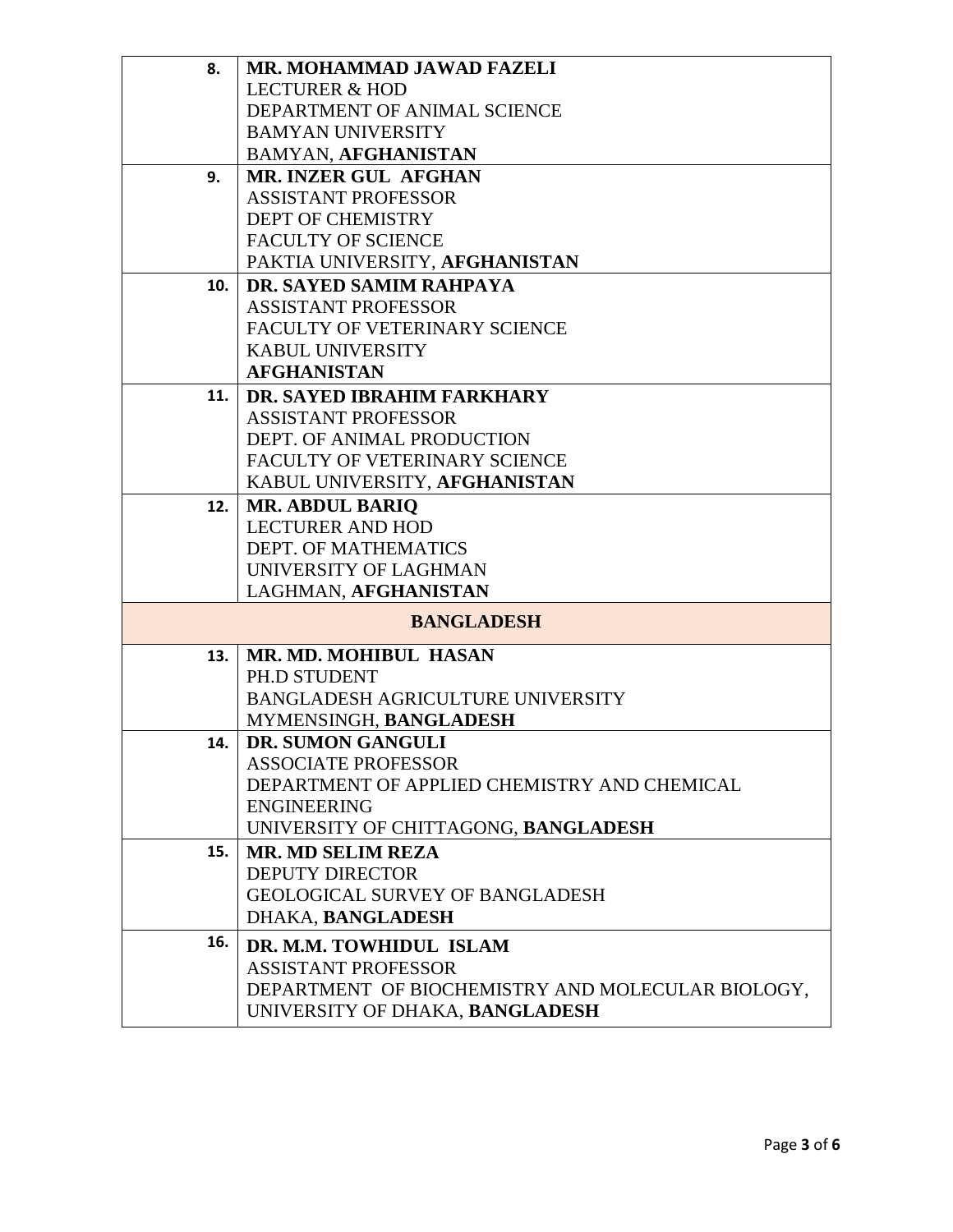| 17. | DR. AFROJA ALAM                                    |
|-----|----------------------------------------------------|
|     | <b>ASSOCIATE PROFESSOR</b>                         |
|     | DEPARTMENT OF INTERNAL MEDICINE                    |
|     | BANGABANDU SHEIKH MUJIB MEDICAL UNIVERSITY, DHAKA, |
|     | <b>BANGLADESH</b>                                  |
| 18. | <b>DR. ASHRAFI HOSSAIN</b>                         |
|     | <b>ASSOCIATE PROFESSOR</b>                         |
|     | DEPARTMENT OF BIOCHEMISTRY                         |
|     | SHER-E-BANGLA AGRICULTURAL UNIVERSITY              |
|     | DHAKA, BANGLADESH                                  |
| 19. | <b>MS. SAKIA SHABNAM KADER</b>                     |
|     | <b>SENIOR LECTURER</b>                             |
|     | DEPARTMENT OF GENERAL EDUCATION DEVELOPMENT,       |
|     | DAFFODIL INTERNATIONAL UNIVERSITY                  |
|     | <b>BANGLADESH</b>                                  |
|     | <b>BHUTAN</b>                                      |
|     |                                                    |
| 20. | MR. JAMBAY<br><b>ASSOCIATE LECTURER</b>            |
|     | <b>COLLEGE OF NATURAL RESOURCES</b>                |
|     | ROYAL UNIVERSITY OF BHUTAN                         |
|     | PUNAKHA, BHUTAN                                    |
|     |                                                    |
|     | <b>MYANMAR</b>                                     |
| 21. | <b>DR. HTAY WIN OO</b>                             |
|     | DIRECTOR, MATERIAL SCIENCE RESEARCH DIVISION       |
|     | DEPARTMENT OF RESEARCH AND INNOVATION              |
|     | MINISTRY OF EDUCATION                              |
|     | MANDALAY, MYANMAR                                  |
| 22. | DR. SWA MYA NI                                     |
|     | <b>PROFESSOR</b>                                   |
|     | FACULTY OF ADVANCED MATERIALS ENGINEERING          |
|     | UNIVERSITY OF TECHNOLOGY                           |
|     | <b>MYANMAR</b>                                     |
| 23. | DR. ZON NYEIN NWAY                                 |
|     | <b>LECTURER</b>                                    |
|     | UNIVERSITY OF COMPUTER STUDIES                     |
|     | YANGON, MYANMAR                                    |
| 24. | <b>DR. KYAW THIHA</b>                              |
|     | <b>LECTURER</b>                                    |
|     | DEPARTMENT OF PHYSICS                              |
|     | UNIVERSITY OF MANDALAY                             |
|     | <b>MYANMAR</b>                                     |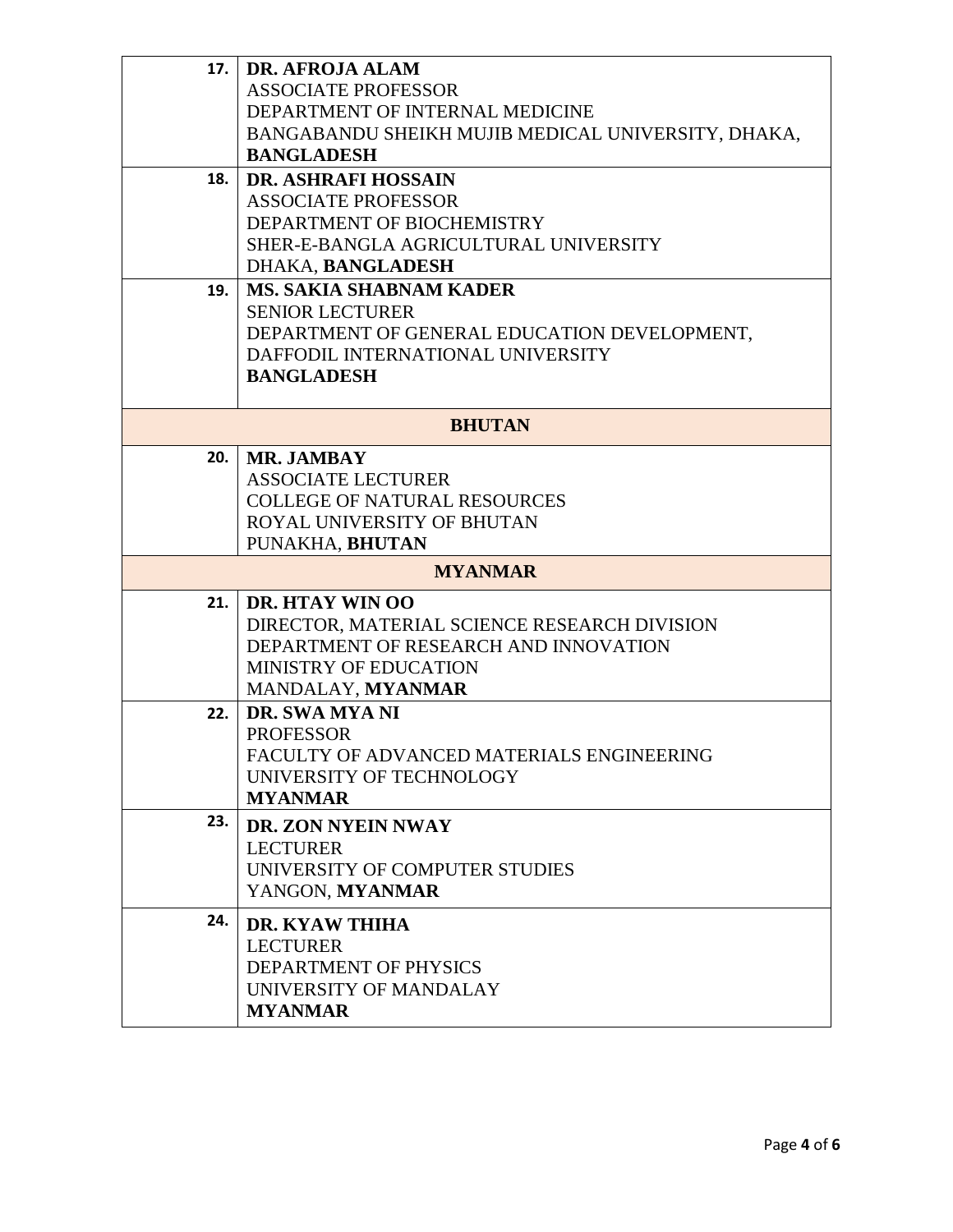| 25. | DR. ZAW MYO WIN<br>DEPARTMENT OF PHYSICS<br>PANGLONG UNIVERSITY<br><b>PANGLONG</b><br><b>MYANMAR</b>                                         |
|-----|----------------------------------------------------------------------------------------------------------------------------------------------|
| 26. | DR. ZAR ZAR MYINT AUNG<br><b>DEMONSTRATOR</b><br>DEPARTMENT OF PHYSICS<br>LASHIO UNIVERSITY, NORTHERN SHAN STATE<br><b>MYANMAR</b>           |
| 27. | DR. ZIN MIN TUN<br><b>LECTURER</b><br>DEPARTMENT OF PHYSICS<br>PATHEIN UNIVERSITY<br><b>MYANMAR</b>                                          |
| 28. | DR. YAR ZAR TUN<br><b>LECTURER</b><br>DEPARTMENT OF PHYSICS<br>PANGLONG UNIVERSIY<br>PANGLONG, MYANMAR                                       |
|     | <b>NEPAL</b>                                                                                                                                 |
| 29. | <b>MR. BHOJ RAJ POUDEL</b><br><b>LECTURER &amp; PH.D SCHOLAR</b><br>CENTRAL DEPARTMENT OF CHEMISTRY<br>TRIBHUVAN UNIVERSITY<br><b>NEPAL</b>  |
| 30. | <b>DR. UMESH NEUPANE</b><br><b>ASSISTANT PROFESSOR</b><br>DEPARTMENT OF CHEMISTRY<br>TRIBHUVAN UNIVERSITY, NEPAL                             |
| 31. | <b>MR. MUKESH KUMAR CHAUDHARY</b><br>PROGRAMME COORDINATOR<br>DEPARTMENT OF PHARMACY<br><b>CRIMSON COLLEGE OF TECHNOLOGY</b><br><b>NEPAL</b> |
| 32. | <b>MR. RAM LOCHAN ARYAL</b><br><b>LECTURER</b><br>CENTRAL DEPARTMENT OF CHEMISTRY<br>TRIBHUVAN UNIVERSITY, NEPAL                             |
| 33. | DR. SANTOSH DHAKAL<br><b>LECTURER</b><br>PADMASHREE INTERNATIONAL COLLEGE<br><b>NEPAL</b>                                                    |